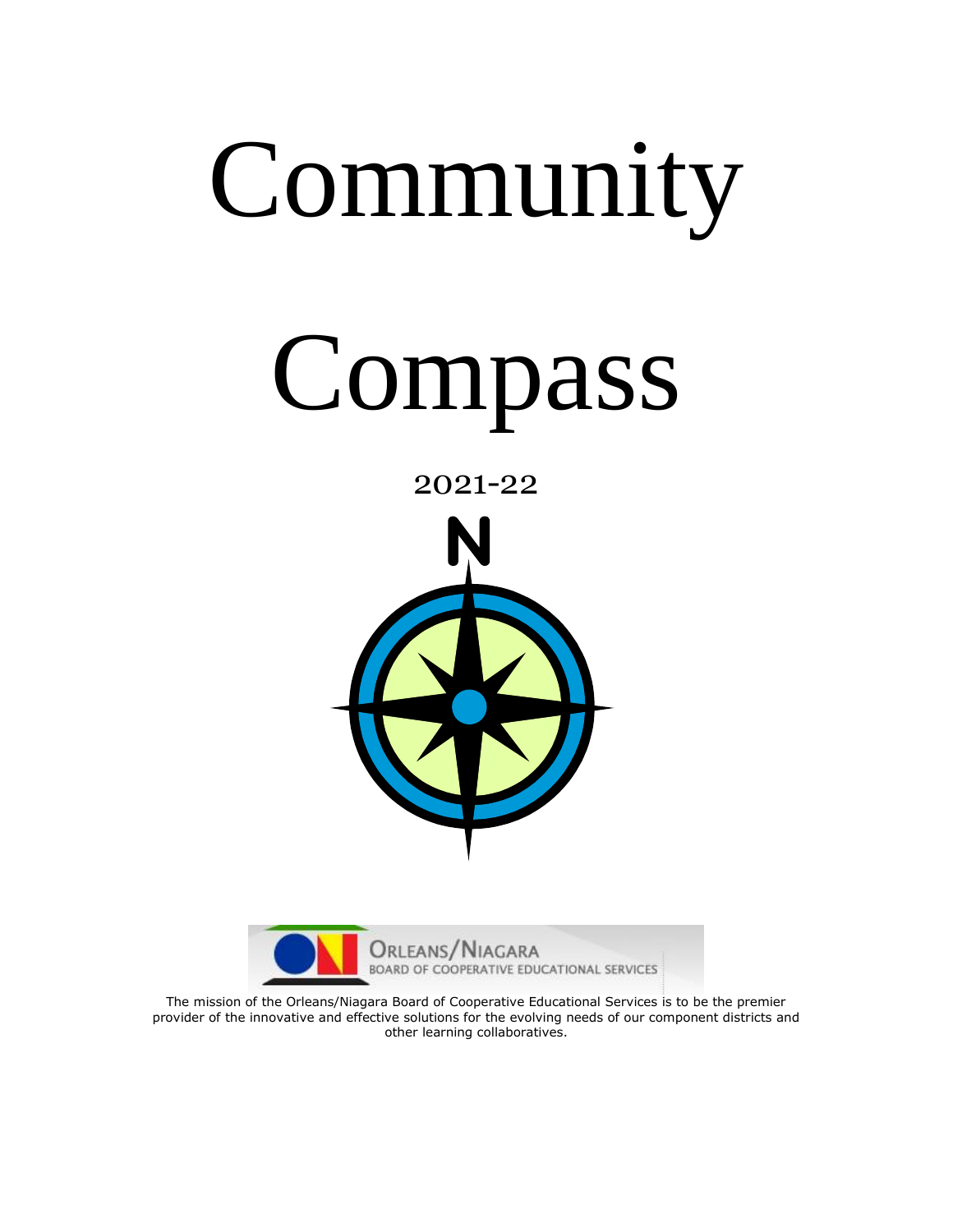This resource booklet is designed to provide information to Orleans Niagara BOCES Special Education students and their families. It contains information about useful web sites, community resources, and who to contact if you have questions about your child's educational program. It also contains a list of terminology commonly used in Special Education programs.

Also, important information is provided about issues such as planning your child's transition from school to adult programs, Care Coordination, and guardianship.

If you need any additional help locating resources in your community, please contact:

Debbie Branch BOCES Classes located at: 716-731-6800, ext. 3718 Newfane Learning Center Niagara Falls Learning Center LaSalle Prep Learning Center North Tonawanda Learning Center North Tonawanda High School Orleans Learning Center

Your child's school counselor Niagara Academy

Roy-Hart Learning Center

#### *Have a great year!*

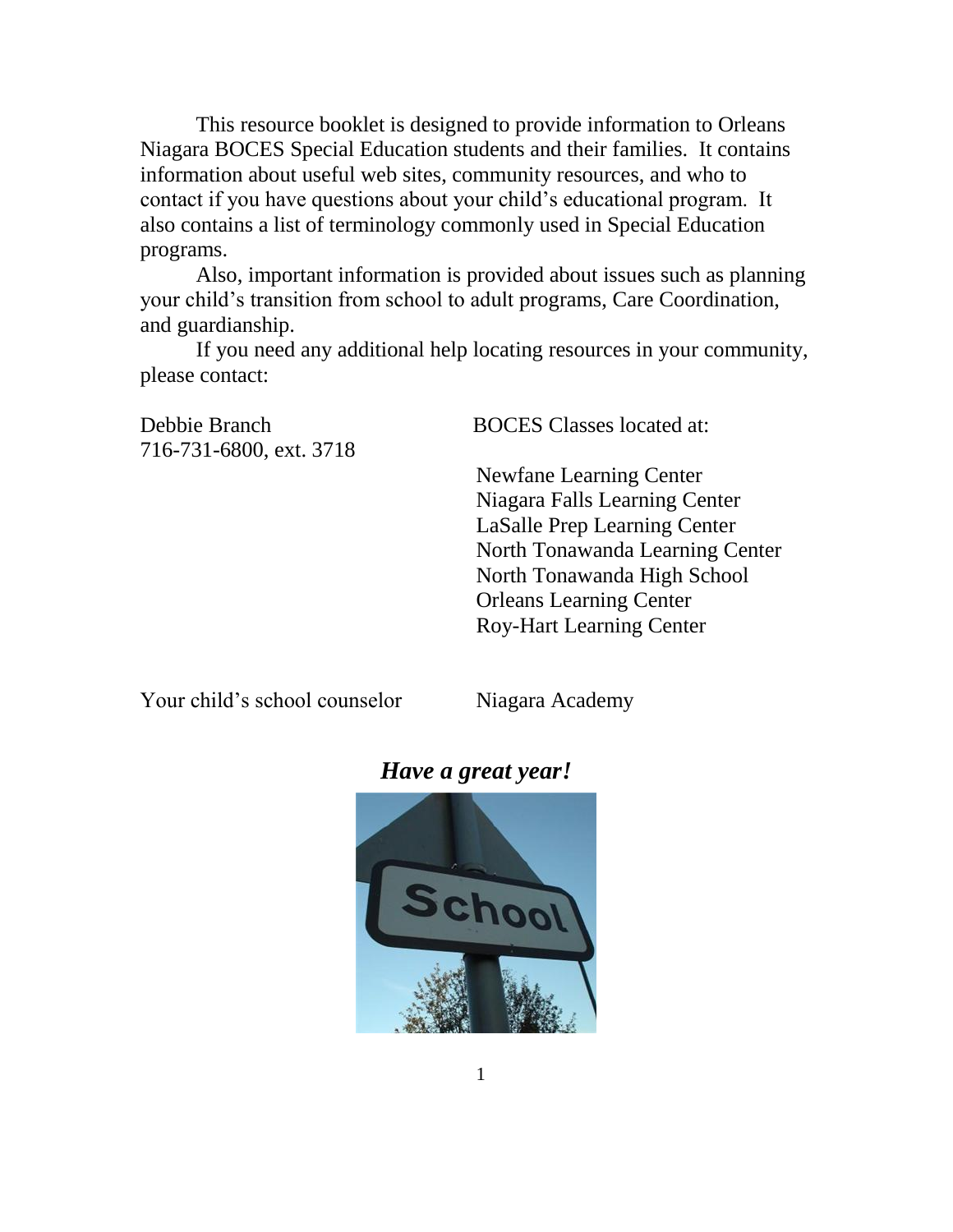## **Who should I call if I have a question about my child's BOCES program?**

*Call your child's teacher or send in a note if you have any questions regarding his/her progress or program. For other questions or concerns, contact the building coordinator.* 

| <b>Class Locations</b>                                                              |
|-------------------------------------------------------------------------------------|
| North Tonawanda Learning Center<br>North Tonawanda High School                      |
| <b>Orleans Career &amp; Technical Education Center</b>                              |
| <b>Placement Coordinator</b>                                                        |
| Niagara Career & Technical Education Center                                         |
| <b>Roy-Hart Learning Center</b>                                                     |
| Newfane Learning Center<br><b>Orleans Learning Center</b>                           |
| Niagara Academy                                                                     |
| Niagara Falls Learning Center (286-4138)<br>LaSalle Prep Learning Center (286-4141) |
|                                                                                     |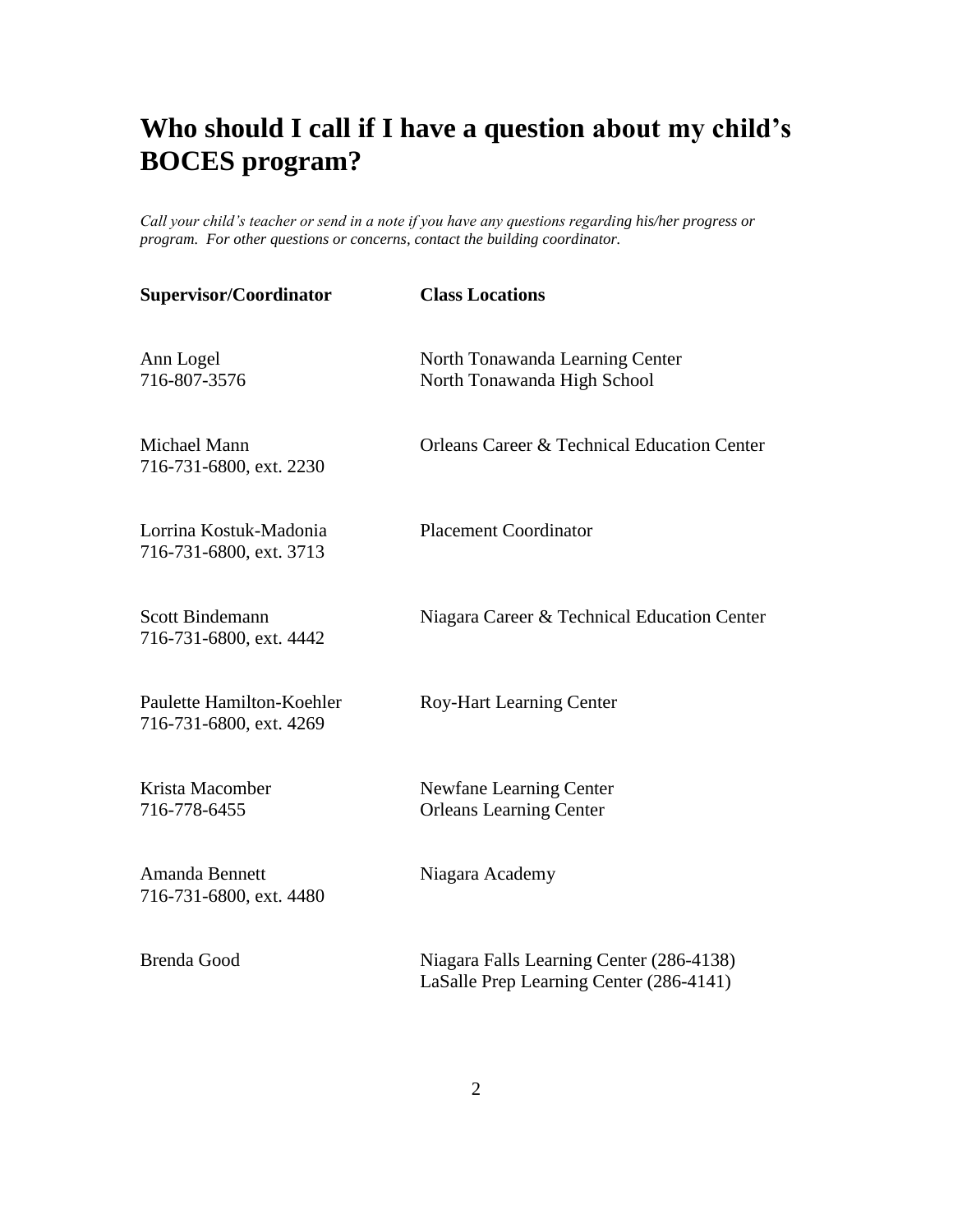

## **Committee on Special Education**

Each school district has a Committee on Special Education (CSE). The CSE is a multi-disciplinary team that reviews progress and makes recommendations concerning your child's educational program. It is very important to maintain contact with your CSE, attend all meetings concerning your child, and take an active part in the decision making process.

Here is an updated list of area CSE chairpersons for the 2020-21 school year:

| Albion             | Jessica Beal                                                         | 585-589-2057                                 |
|--------------------|----------------------------------------------------------------------|----------------------------------------------|
| <b>Barker</b>      | Mariah Kramer                                                        | 716-795-3350                                 |
| Lew-Port           | Melissa Laun                                                         | 716-286-7250                                 |
| Lockport           | Debra Bramson                                                        | 716-478-4843                                 |
| Lyndonville        | <b>Sharon Smith</b>                                                  | 585-765-2251, ext. 3158                      |
| Medina             | Alexandra DiLaura                                                    | 585-798-4032                                 |
| Newfane            | Jennifer Bower<br>Lisa Stack                                         | 716-778-6468<br>716-778-6456                 |
| Niagara Falls      | <b>Cheryl Meteer</b><br><b>Frank Coney</b><br><b>Ashley Chambers</b> | 716-286-4293<br>716-286-4274<br>716-286-4284 |
| Niagara Wheatfield | <b>Mary Sellers</b><br>Stephen Metzger                               | 716-215-3011<br>716-215-3016                 |
| North Tonawanda    | Michael Hiller<br><b>Elizabeth Bittar</b>                            | 716-807-3560<br>716-807-3537                 |
| Roy-Hart           | Douglas King                                                         | 716-735-2025                                 |
| Starpoint          | <b>Brian Farrell</b>                                                 | 716-210-2321                                 |
| Wilson             | Amanda Schaus                                                        | 716-751-9341, ext. 162                       |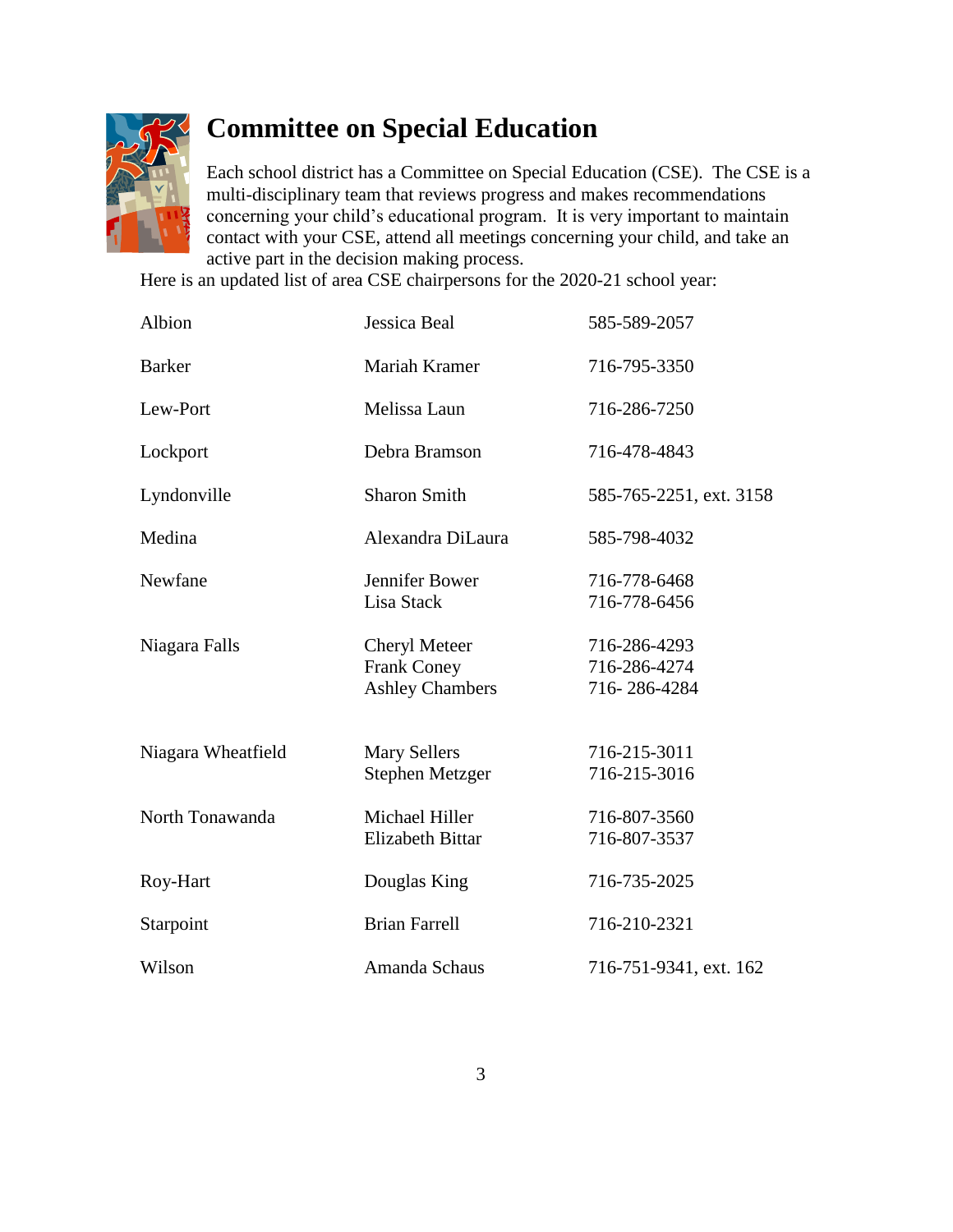# **TRANSITION**

The goal of transition planning is to prepare students with disabilities for a smooth transition from school to post-school life which may include post-secondary school (college or adult training programs), employment, adult services, independent living or community participation. In other words, we need to consider and plan for how the student will live, learn, work and play after completing school. Effective transition planning is both individualized and collaborative and involves the student, parents, educators and service providers. Beginning at age 12, a Level I Assessment is done with each student and includes a student survey, parent survey and teacher survey which are all updated annually. In addition, a career inventory is completed by the student.

The transition plan is then developed and provides a framework for identifying, planning, and carrying out a coordinated set of activities that will help a student make a smooth and successful transition to adult life. This becomes part of the IEP and is coordinated by the school district, with participation by the student, parent and appropriate community agencies. Goals and activities take into account the student's preferences, abilities, interests and potential. This may include instruction, community experiences, development of employment and post school living objectives.

There is a monthly newsletter available called *ACCESS* which is collaboration of Parent Network of WNY, Starbridge (Rochester) and INCLUDEnyc. This provides helpful transition related news and resources for young people with disabilities in New York State. Each issue provides information on employment, education and the rapidly changing NYS service systems that affect our community. *To sign up to receive ACCESS each month, log onto [http://www.starbridgeinc.org/about-us/contact-us/,](http://www.starbridgeinc.org/about-us/contact-us/) fill in and select "ACCESS Transition newsletter"*

| Contact the following person $(s)$ | <b>BOCES</b> Classes located at: |
|------------------------------------|----------------------------------|
| for more information:              |                                  |
| Debbie Branch                      | Newfane Learning Center          |
| 716-731-6800, ext. 3718            | Niagara Falls Learning Center    |
|                                    | North Tonawanda High School      |
|                                    | North Tonawanda Learning Center  |
|                                    | <b>Orleans Learning Center</b>   |
|                                    | <b>Roy-Hart Learning Center</b>  |
|                                    | LaSalle Prep Learning Center     |
| Your child's school counselor      | Niagara Academy                  |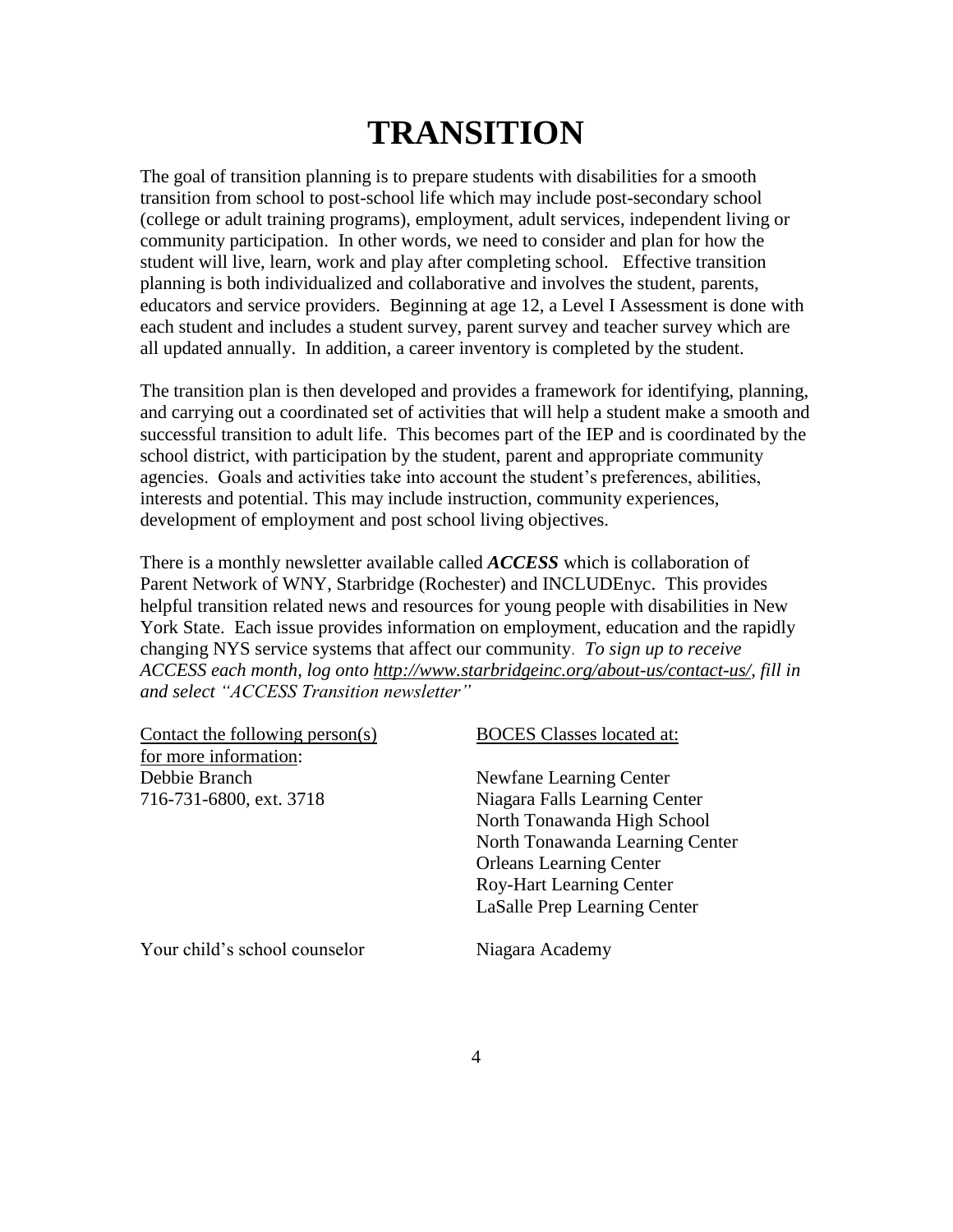## **CARE COORDINATION**

**Care Coordinators (formerly referred to as Service Coordinators or Medicaid Service Coordinators)** work with children and adults who are deemed eligible to receive services through OPWDD due to a developmental disability. They coordinate care, combining developmental disability services and supports with health and wellness services such as medical, dental and behavioral health. A Life Plan is developed based on needs and wants and is reviewed and updated regularly.

**Care Coordination** is usually covered under Medicaid. If an individual does not have Medicaid, a Care Coordinator can help the family apply for a waiver. (For students under the age of 18 who live with their parents and have a developmental disability). This waiver program eliminates parental income when determining Medicaid eligibility and only considers the resources of the child. Once a student is 18 years old, parental income is not a factor in determining eligibility for Medicaid.

*Note to Parents and Guardians: Care Coordination can be very beneficial to children of all ages. However, if your son or daughter will be transitioning from school to the world of adult services within the next few years, it is suggested that you begin to work with a Care Coordinator as soon as possible. A Care Coordinator is able to help with important information such as SSI, guardianship, supportive decision-making, provide linkages and referrals to an array of adult agencies in the community. Care Coordinators can also help with paperwork, which sometimes make accessing the world of adult service providers a challenging task. Determining OPWDD Eligibility comes before receiving care coordination services. Assistance to start this process is available through OPWDD's Front Door, Parent Network, and Care Coordination admission departments.* 

#### **Care Coordination is available in our region through two providers:**

**Person Centered Services:** [www.personcenteredservices.com](http://www.personcenteredservices.com/) Phone number: 1-888-977-7030

> **Prime Care:** [http://primecareny.org](http://primecareny.org/) Phone number: 1-844-347-3168 **OPWDD Front Door:** 800-487-6310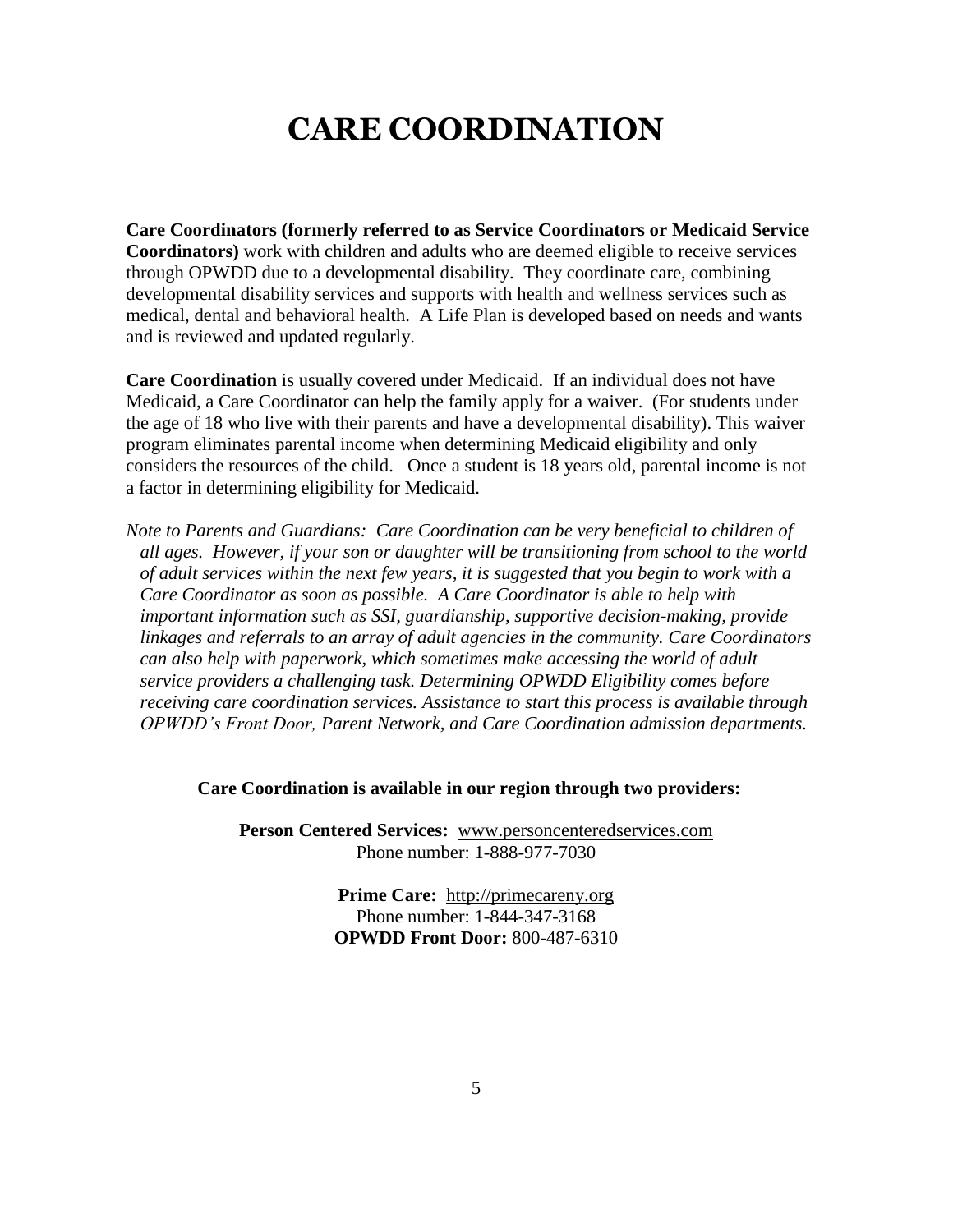## **Legal Guardianship or Supportive Decision-Making**

Once your child reaches age 18, he or she is presumed to have legal control over his or her personal, medical and financial decisions, regardless of his or her mental or physical capabilities. Support for individuals over 18 with intellectual/developmental disabilities can be provided through legal guardianship or Supportive Decision-Making. The route to obtaining guardianship is through the Surrogate Court Clerk's Office. The fee is minimal. Necessary forms can be obtained from:

**Niagara County Surrogate Court Clerk 716-280-6460 Orleans County Surrogate Court Clerk 585-283-6658**



Supportive Decision-Making (SDM) is an emerging practice that allows people with intellectual and developmental disabilities to retain their rights while providing support in areas where needed. Supported Decision-Making Agreements (SDMAs) are contracts entered into by persons with intellectual and developmental disabilities after a facilitation process, which can provide support by designating individuals in various ways. SDMAs can provide support through healthcare proxies, trusts and special needs trusts and through setting up a Social Security representative payee. **For more information about SDM, contact Supported Decision Making NY at: sdmny.hunter.cuny.edu** 

*For information regarding guardianship or supportive decision-making, contact: Debbie Branch, BOCES Transition Specialist, 716-731-6800, ext. 3718* 

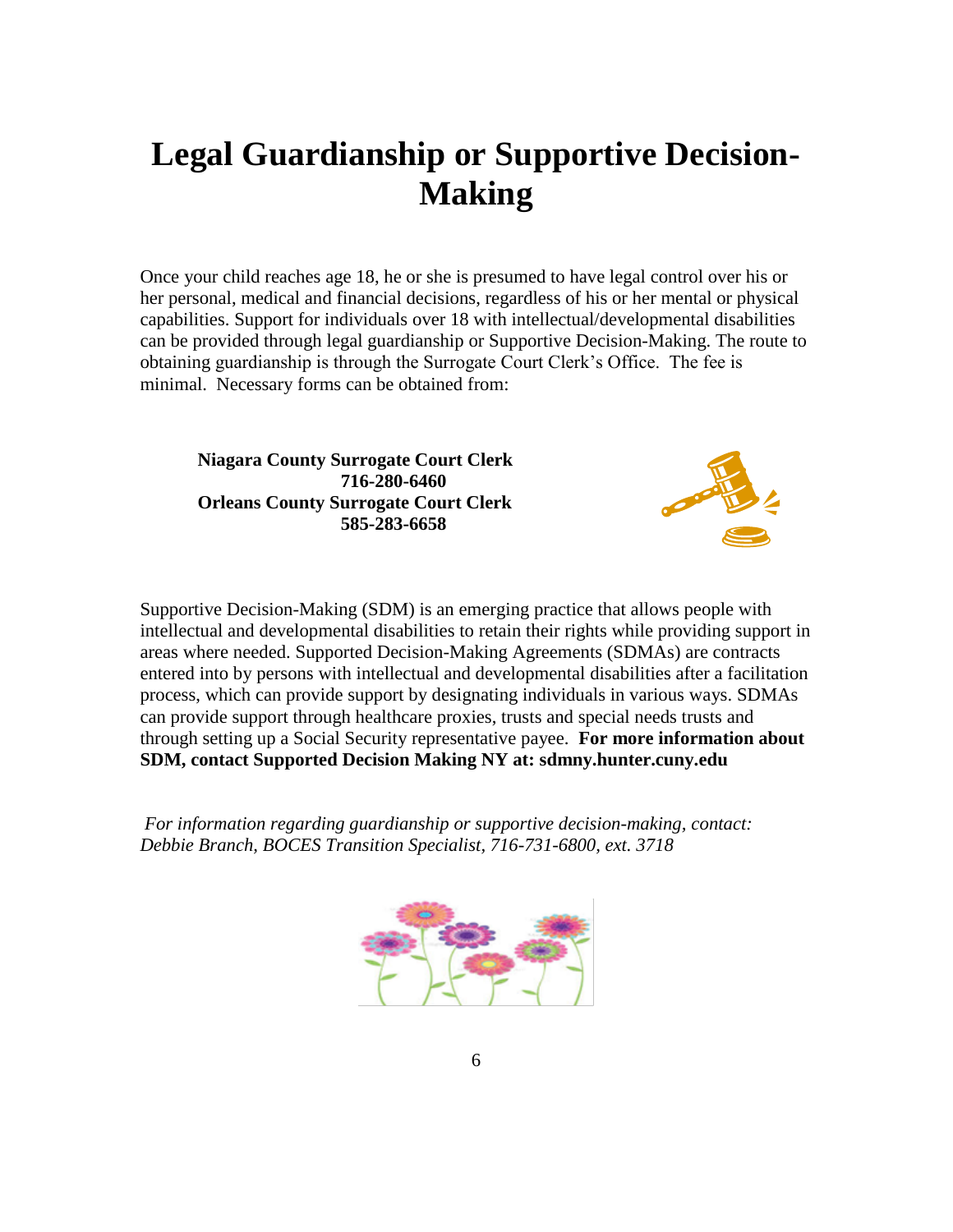## **24 Hour Crisis Hotlines**

Crisis hotlines are available through our local mental health departments. This service provides free and confidential support to individuals during crisis situations. Hotline staff can guide individuals to the most appropriate resources and treatments available during crisis situations.

Niagara County-Call 716-285-3515 Orleans County-Call 585-283-5200 or text: 741741 Erie County: Call 716-834-3131, Kids Help Line-718-834-1144



## **COVID-19 Resources:**

# **Catholic Charities COVID-19 Hotline**

Catholic Charities staff are available to discuss mental health and substance abuse counseling services. They can also offer assistance with information regarding food pantries, housing, utilities, and basic living needs.

Hotline phone number is 716-218-1419, between the hours of 8:45 am- 4:45 pm.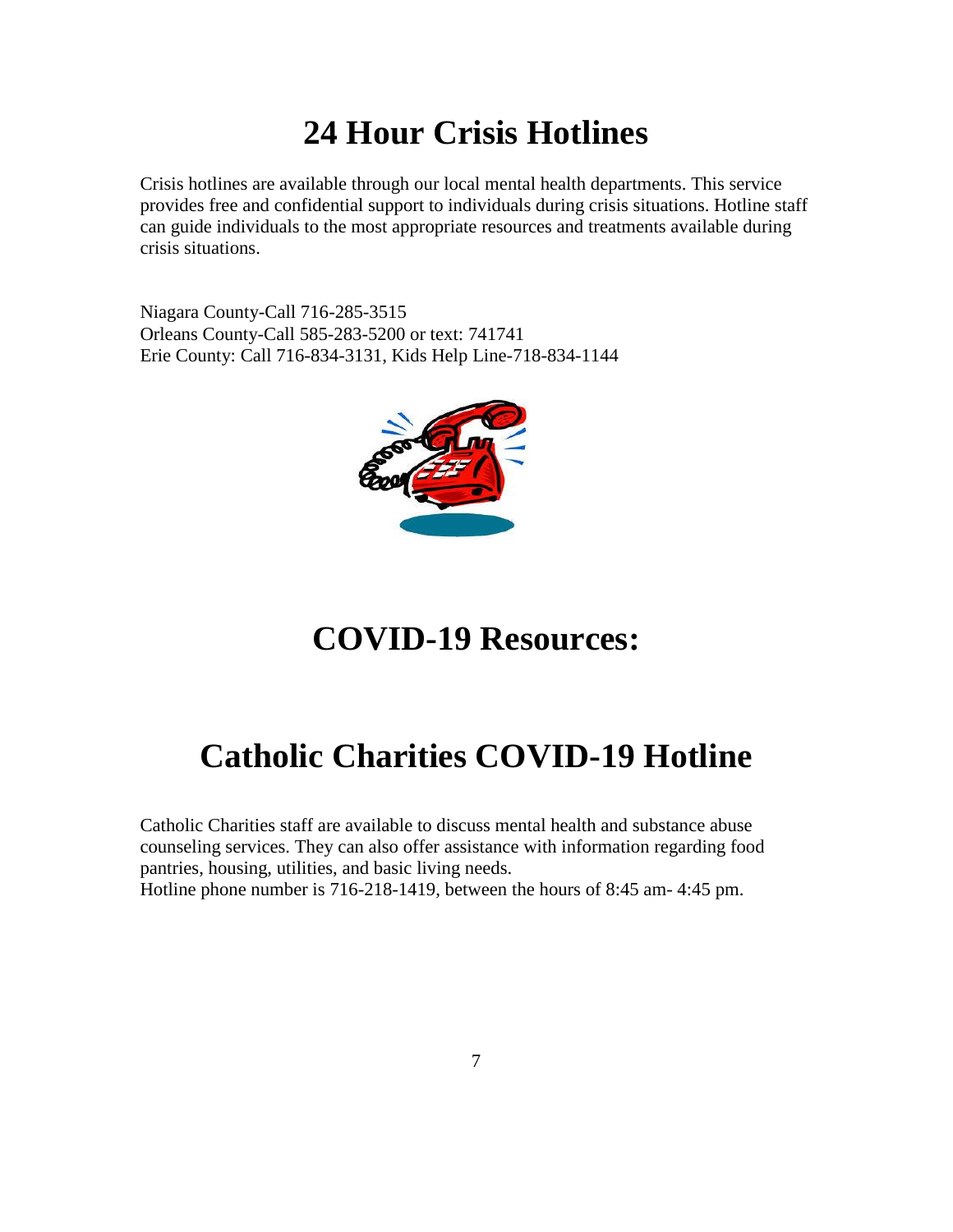## **Feed More WNY**

Feed More WNY can assist with locating food pantries in your area and dining sites through WNY. Also, this website provides the mobile food pantry schedule, which delivers fresh, perishable food items for distribution throughout our WNY region. (Must be eligible to meet the Emergency Food Assistance Program eligibility requirement). This program also offers nutrition education programs for all ages, please check their website for more information: [hello@feedmorewny.org.](mailto:hello@feedmorewny.org) Phone number: 716-822-2002.



## **Community Child Care Clearinghouse of Niagara**

The Community Child Care Clearinghouse of Niagara can help parents locate child care that meets their individual needs. The Clearinghouse provides information regarding licensed day care centers, licensed group family day care homes, registered family child care homes and registered school-age child care programs. For more information, call 716- 285-8572.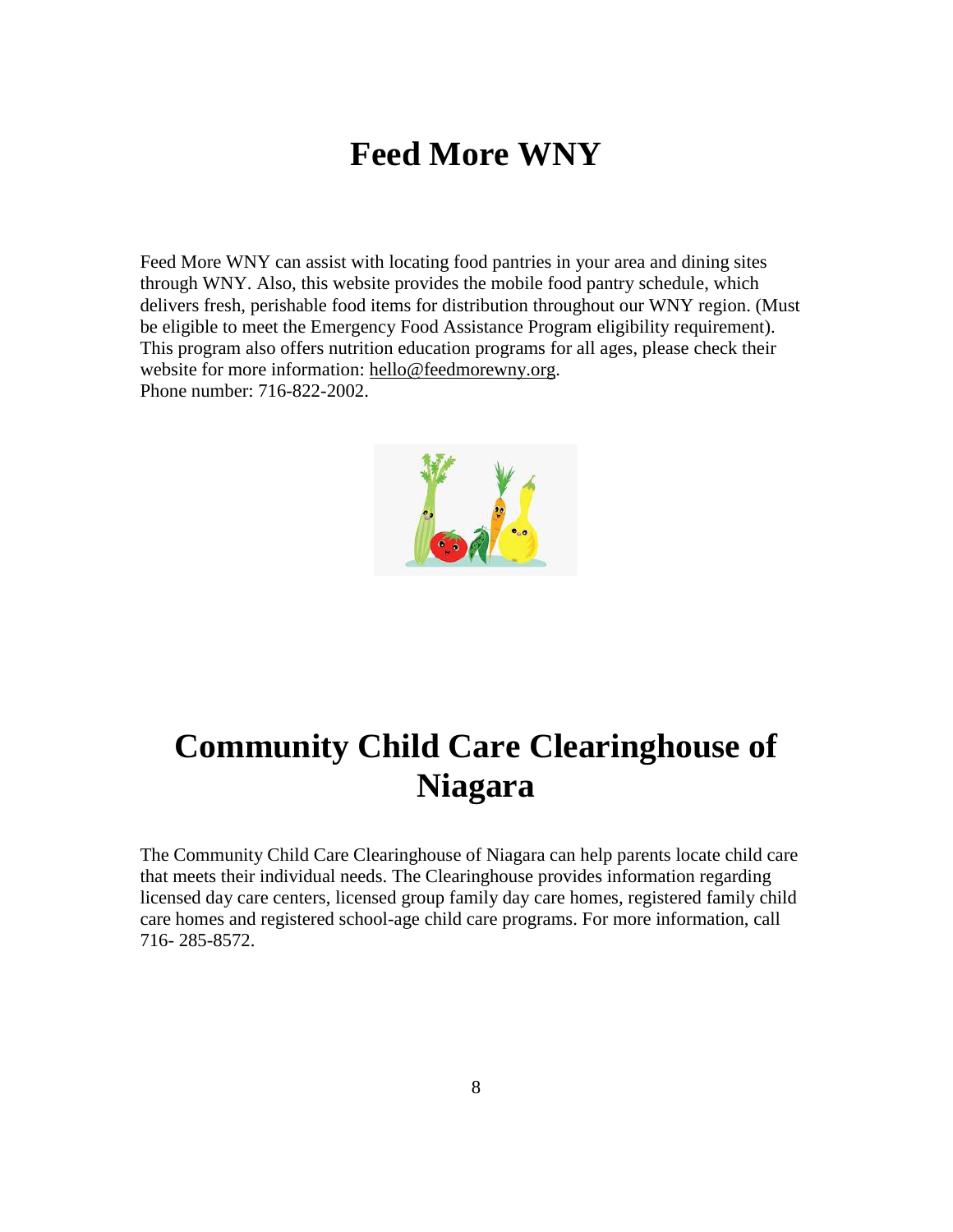## **Common Acronyms**

Are you confused with all the jargon you read or hear about every time you deal with your child's school? Maybe this will help…

| ABAS             | <b>Adaptive Behavior Assessment Scale</b>                                     |
|------------------|-------------------------------------------------------------------------------|
| <b>ACCES-VR</b>  | Adult Career and Continuing Education Services-Vocational Rehabilitation      |
| <b>ADHD</b>      | <b>Attention Deficit Hyperactive Disorder</b>                                 |
| ADL              | <b>Activities of Daily Living</b>                                             |
| $\bf ALC$        | <b>Alternative Learning Center</b>                                            |
| ASD              | <b>Autism Spectrum Disorders</b>                                              |
| APE              | <b>Adaptive Physical Education</b>                                            |
| AТ               | <b>Assistive Technology</b>                                                   |
| <b>AUT</b>       | Autistic                                                                      |
| BIP              | <b>Behavior Intervention Plan</b>                                             |
| <b>BOCES</b>     | Board of Cooperative Educational Services                                     |
| <b>CBVH</b>      | Commission for the Blind and Visually Handicapped                             |
| <b>CDOS</b>      | Career Development and Occupational Studies                                   |
| <b>CPS</b>       | <b>Child Protective Services</b>                                              |
| CSE              | Committee on Special Education                                                |
| <b>CTE</b>       | Career and Technical Education                                                |
| D                | Deaf                                                                          |
| DD               | Developmental Disabilities                                                    |
| <b>DDRO</b>      | Developmental Disabilities Regional Office                                    |
| DFY              | Division for Youth                                                            |
| DSS              | Department of Social Services                                                 |
| <b>ED/EH</b>     | Emotionally Disabled/Emotionally Handicapped                                  |
| <b>FAPE</b>      | Free and Appropriate Public Education                                         |
| FBA              | <b>Functional Behavioral Assessment</b>                                       |
| HOH              | Hard of hearing                                                               |
| HІ               | Hearing Impaired                                                              |
| IA               | <b>Instructional Associate/Aide</b>                                           |
| ID               | Intellectual Disability                                                       |
| IDEA             | Individuals with Disabilities Education Act                                   |
| IEP              | <b>Individual Education Plan</b>                                              |
| LEP              | Limited English Proficiency                                                   |
| LOP              | <b>Loss of Privileges</b>                                                     |
| LRE              | <b>Least Restrictive Environment</b>                                          |
| MН               | Multiply Handicapped                                                          |
| MSC              | Medicaid Service Coordinator (through OPWDD)                                  |
| <b>Multi-Occ</b> | Multi-Occupations, a vocational experience in multiple trade areas            |
| NYSAA            | New York State Alternate Assessment                                           |
| <b>NYSED</b>     | New York State Education Department                                           |
| OHI              | Other Health Impaired                                                         |
| OMH              | Office of Mental Health                                                       |
| <b>OPWDD</b>     | Office for People with Developmental Disabilities (formerly OMRDD)            |
| <b>O/N BOCES</b> | Orleans Niagara Board of Cooperative Educational Services                     |
| OT/PT            | Occupational Therapy/Physical Therapy                                         |
| PBIS             | Positive Behavioral Intervention and Supports                                 |
| <b>PCA</b>       | Personal Care Aide                                                            |
| <b>PINS</b>      | Person in Need of Supervision-a Family Court action towards children under 16 |
|                  | for non-criminal behavior such as chronic truancy                             |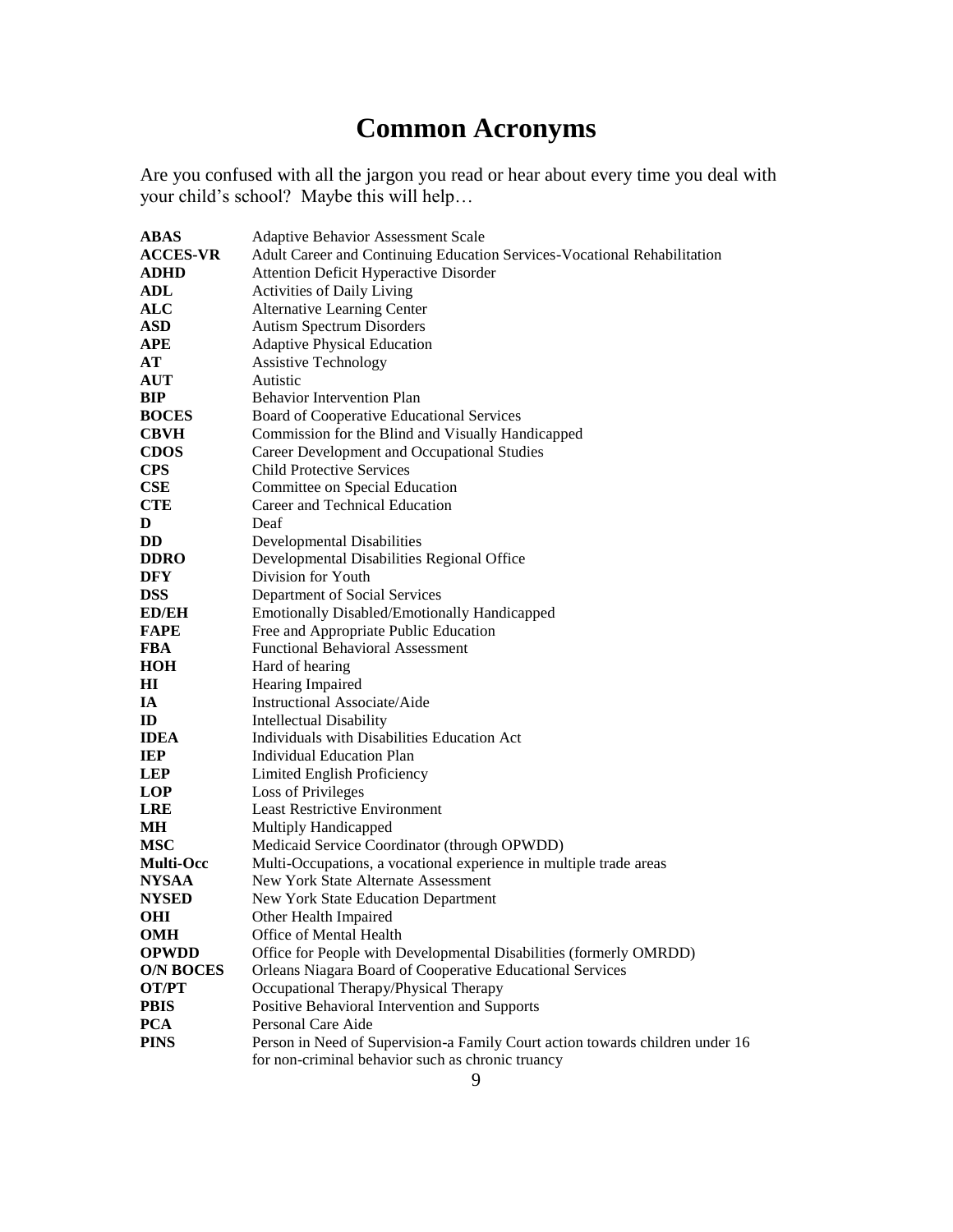| <b>PLEP</b>     | <b>Present Levels of Educational Performance</b>                                                                 |
|-----------------|------------------------------------------------------------------------------------------------------------------|
| <b>RCT</b>      | Regents Competency Test.                                                                                         |
| RtI             | Response to Intervention                                                                                         |
| <b>RSE-TASC</b> | Regional Special Education Technical Assistance Technical Support Center                                         |
| RTT             | Race to the Top                                                                                                  |
| <b>SDM</b>      | <b>Supported Decision-Making</b>                                                                                 |
| SI              | Speech impaired                                                                                                  |
| <b>SSA</b>      | Social Security Administration                                                                                   |
| SSI             | Supplemental Security Income                                                                                     |
| S/ST            | Speech/Speech Therapy                                                                                            |
| TASC            | Test Assessing Secondary Skills (formerly GED)                                                                   |
| <b>TTD/TTY</b>  | Telephone Devices for Deaf/Typewrite Device                                                                      |
| VI              | Visually Impaired                                                                                                |
| VIP             | Vocational Individually Paced                                                                                    |
| VIS             | Video interpreting service                                                                                       |
| <b>VRS</b>      | Video Relay Service                                                                                              |
| 15:1            | A classroom with a Special Education Teacher and up to 15 students                                               |
| 12:1            | A classroom with a Special Education Teacher and up to 12 students                                               |
| 12:1:1          | A classroom with a Special Education Teacher, plus an instructional associate, and up to<br>12 students          |
| 6:1:1           | A classroom with a Special Education Teacher, plus an instructional associate, and up to<br>6 students           |
| 12:1:4          | A classroom with a Special Education Teacher, and a ratio of one instructional associate<br>for every 3 students |
|                 |                                                                                                                  |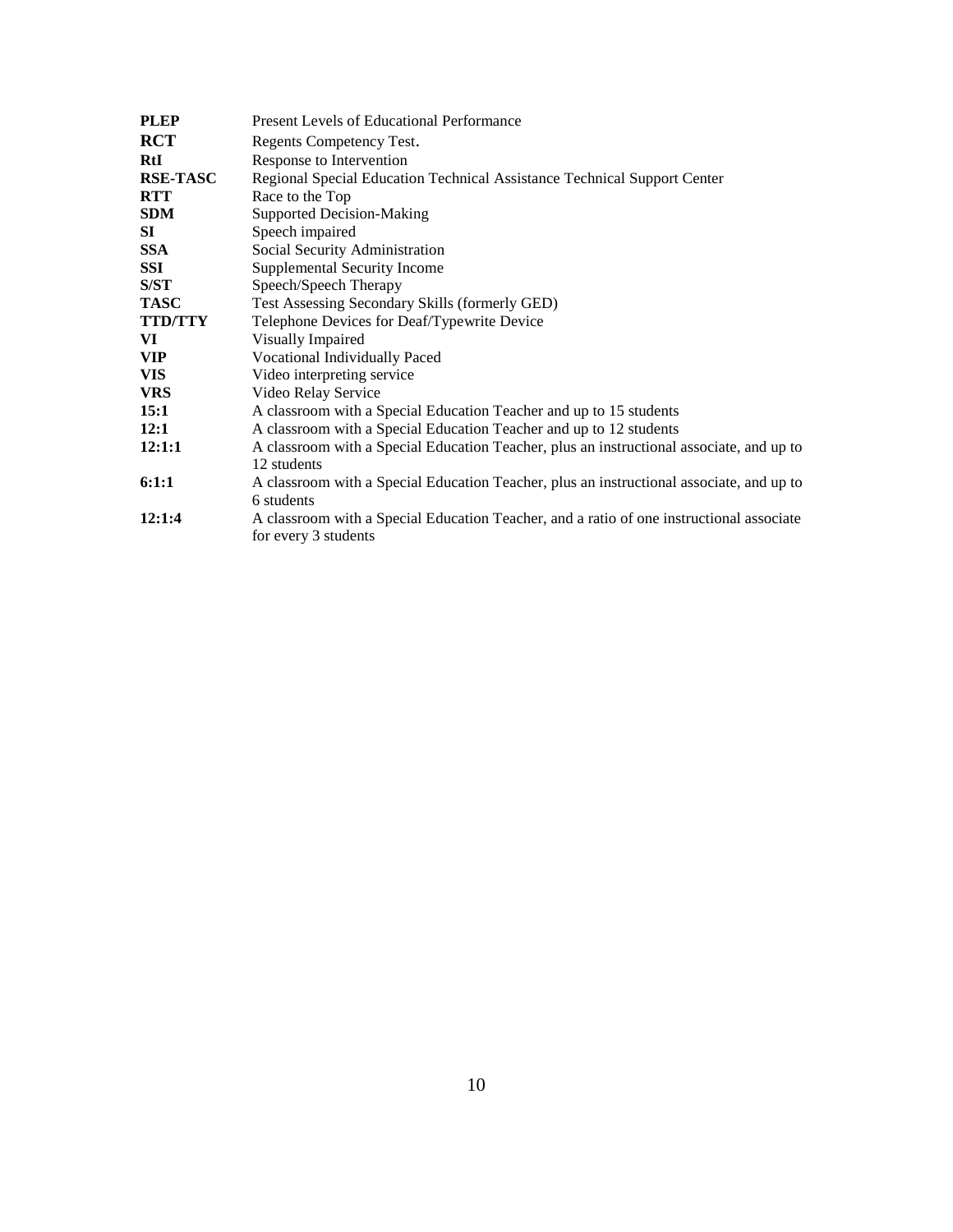#### **Community Supports and Services**

#### **1. Access Pass in NYS**

## escape explore · experience NEW YORK STATE OFFICE OF Parks, Recreation & Historic Preservation

An **Access Pass** permits residents of New York State with permanent disabilities, as defined in the application, free or discounted use of the parks, historic sites, and recreational facilities operated by the New York State Office of Parks, Recreation and Historic Preservation (State Parks) and the New York State Department of Environmental Conservation (DEC). The pass holder may have free or discounted use of facilities operated by State Parks and DEC for which there is normally a charge.

Call 518-474-2324 for more information.

## **2. ACCES-VR**

ACCES-VR helps to ensure that all youth with disabilities are prepared for employment, post-secondary education and community living when they leave school. ACCES-VR can provide a range of services to help eligible individuals reach an employment goal. To be eligible, the student must have a disability that creates an impediment to employment and benefit from rehab services. ACCES-VR can also provide services for adults with disabilities as well.

Services may include: job placement assistance, funding for training, on the job training, testing evaluations for accommodations and rehab technology, adaptive driving training, etc. for those eligible. ACCES-VR also offers Pre- Employment



Transition Services (Pre-ETS), offered through school districts. This program is for students who are age 14 and/or more than two years prior to anticipated exit from high school.

School Counselors and Social Workers have more information about services and eligibility and can assist with the application process. Applications are currently being accepted. Meetings with VR counselors will be available via telephone or virtual meetings at this time.

The local office serves the eight counties in WNY and is located at 508 Main St., Buffalo, NY 14203 or 1-888-652-7062.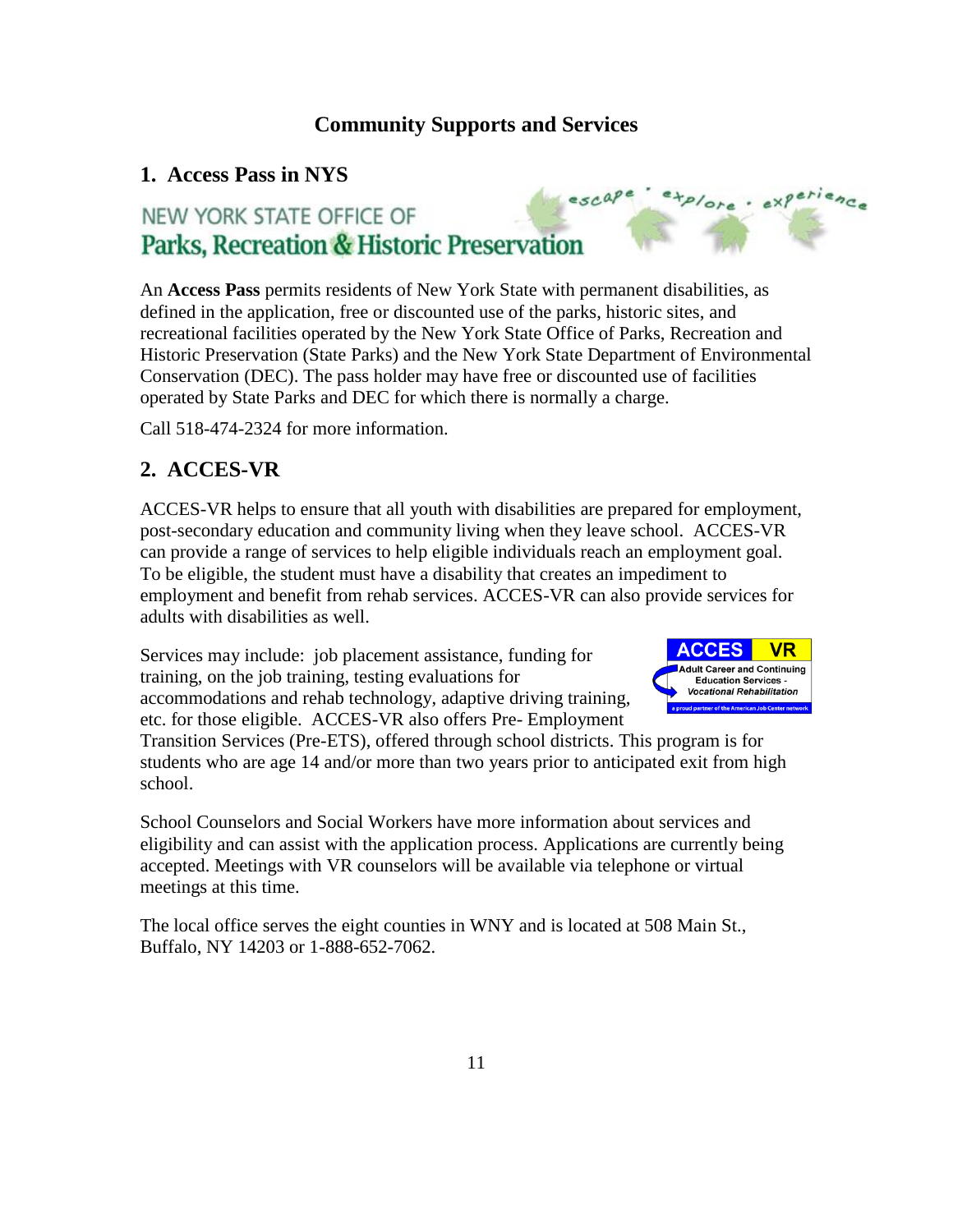#### **3. Arts Access Pass (Erie and Niagara Counties)?**

The Arts Access Pass Program is designed to give eligible members opportunities to



participate in the arts around their communities with free tickets to live shows and events. Virtual events are also offered. In order to be eligible for the program, you must be currently be utilizing income based public assistance (SNAP, Medicaid, TANF) and present an active benefit card when signing up for the Arts Access Pass.

To register or renew your Arts Access Pass, an application can be found on their website at: **arts-access.org/registe**r. They are processing applications at this time. Please note that the pass is only good for one year. You must register yearly to receive a new pass. Registration is open every year from July  $6<sup>th</sup>$ through May  $14<sup>th</sup>$ .

If you are not eligible for the Arts Access Pass Program, free and low cost arts and cultural programs are still offered in WNY. The schedule of programs are available on the website below.

More information can be found at: **[www.asiwny.org/arts-access/](http://www.asiwny.org/arts-access/)**, or call (716) 833-3004 ext. 514, or email contact: [artsaccesswny@gmail.com.](mailto:artsaccesswny@gmail.com)

#### **4. Collegiate Consortium of Disability Advocates (CCDA)**



This group is comprised of post-secondary professionals whose goal is to address the needs of students with disabilities on WNY college campuses. They have compiled two very helpful

guides called Effective College Planning and A Guide to Assistive Technology which can be downloaded from their website. Note that college students with a disability may be eligible for accommodations and supports through the disability service office on their college campus. They must self-identify and provide documentation of their disability. CCDA also can assist students with disabilities to prepare for transition from high school to college. More information is available at: [http://www.wnyccda.org/.](http://www.wnyccda.org/)

#### **5. New York State Commission for the Blind (NYSCB)**

NYSCB provides services to assist people of all ages who are legally blind to maximize their independence. Services may include: rehabilitation teaching, caseworker services,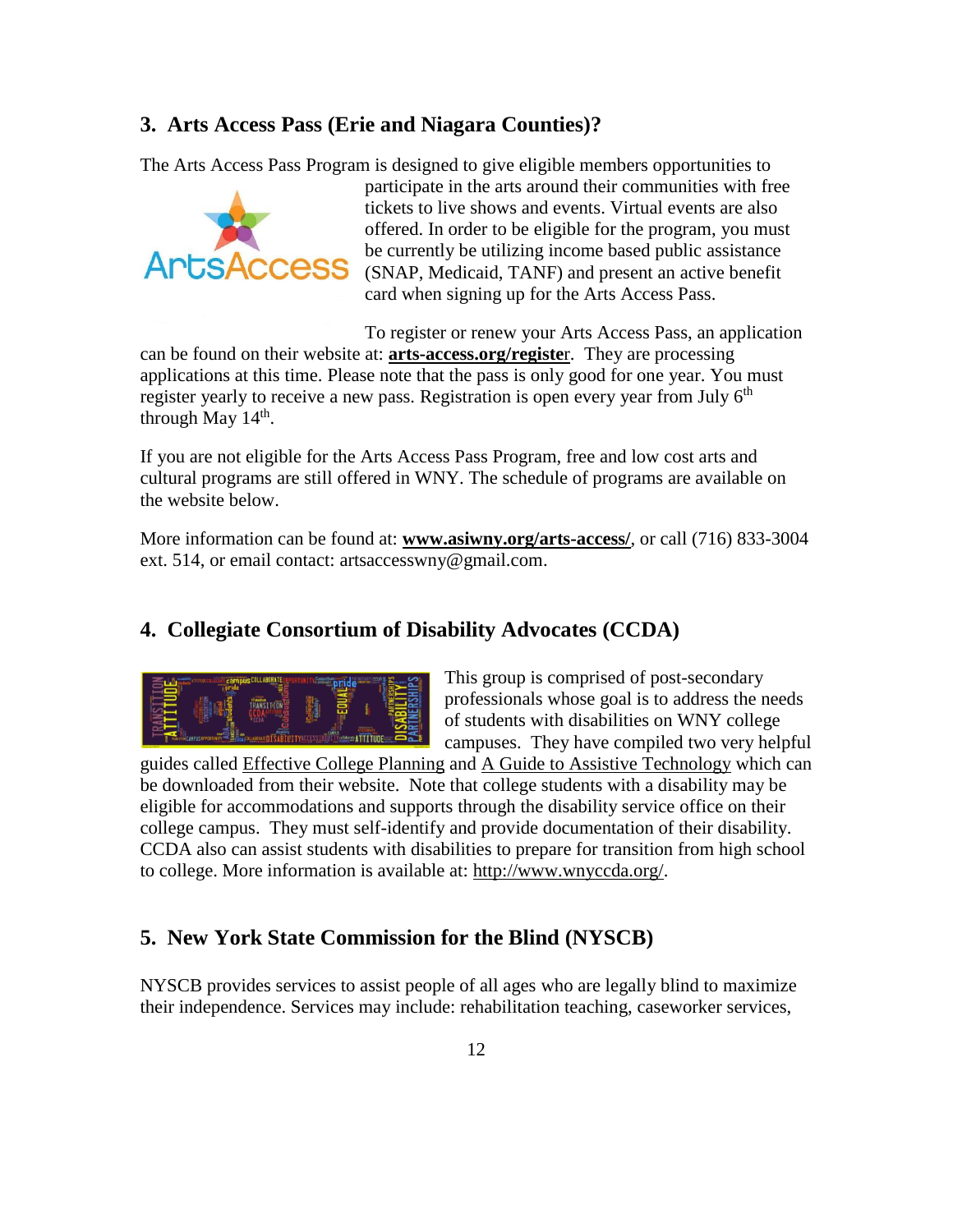and assessments. Vocational rehabilitation services are also available, such as summer youth/employment, work experiences and job coaching. For more information contact Rebekah Elliott at 716-847-4687 or Rebekah.Elliott@ocfs.ny.gov.

### **6**. **Families Together in New York State**



This is a non-profit, family-run organization that strives to establish a unified voice for families of children and youth with *emotional, behavioral, social and cross-system challenges*. Their mission is to ensure that every family has access to needed information, support, and services. Each region has a Regional Parent Advisor whose role is to build a relationship with all of the family support services within their

region. Parent Advisors provide a forum for local family support services to network with one another. They serve as liaisons, facilitating communication between the New York State Office of Mental Health and the families in the community. More info can be found at http://www.ftnys.org.

## **7. Health Homes**

A Health Home is not a physical place; it is a group of health care and service providers working together to make sure individuals receive the care and services they need to stay healthy. In this comprehension care management program, a care manager works with the individual to manage medical needs, follow up appointments and appropriate access to community services. The goal is to maintain good health.

To be eligible for a Health Home, an individual must be enrolled in Medicaid and have either:

- Two or more chronic conditions or
- One single qualifying condition (HIV/AIDS) or
- Serious mental illness (adults) or
- Serious emotional disturbance or complex trauma (children)

This program is available in each county through various agencies. A list of provider agencies can be found on the NYS Department of Health website at [https://www.health.ny.gov/health\\_care/medicaid/program/medicaid\\_health\\_homes/](https://www.health.ny.gov/health_care/medicaid/program/medicaid_health_homes/)

13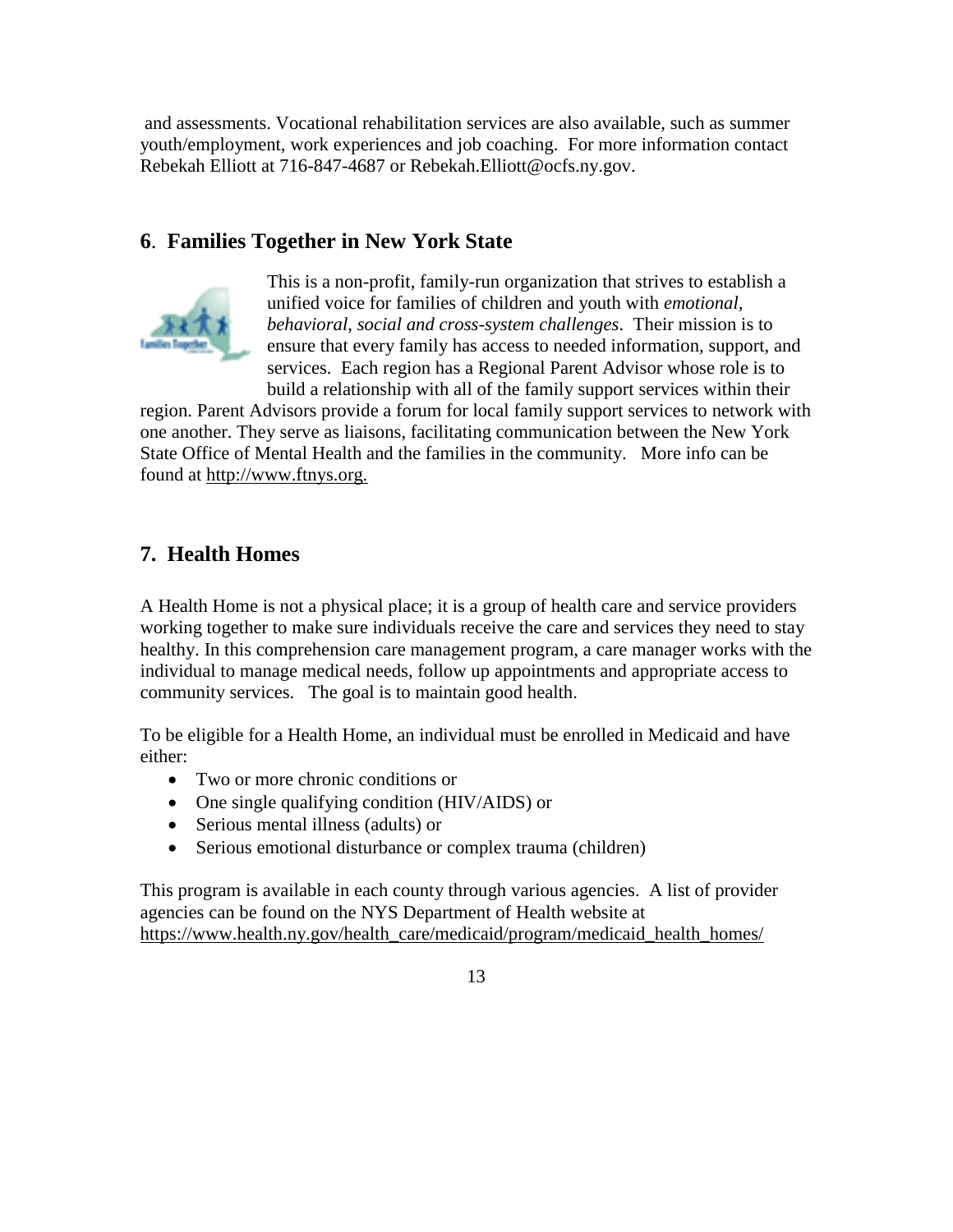#### **8. Mental Health Association of Niagara County**

MHANC is non-for-profit organization that provides services that promote wellness through advocacy, education and community service programs. This includes information and referral, self-help, respite, Compeer Niagara, community education, support



groups, and legal advocacy. Focus of the various groups includes bereavement, eating disorders, depression and anxiety, gambling, anger management, LGBTQ, domestic violence, literacy, etc. Peer advocates can assist individuals admitted to the Behavioral Health Service Unit at Niagara Falls Memorial Medical Center

MHANC also provide a Help Line for information and referrals. The Help Book, a directory of community services, can also be accessed through the web site. Contact [www.mhanc.com](http://www.mhanc.com/) or call 716- 433-5432, **24 hours a day**.

#### **9. Mental Health Association of Genessee & Orleans Counties**

This is a nonprofit organization to promote mental wellness and improve the quality of life for participants through peer support, advocacy and education for **individuals over 18 years of age**. The MHA of Genessee and Orleans Counties provide a variety of supports and services such as Drop-In Centers for individuals to get together in a safe environment for recreational, educational, skill building activities and support. MHA also provides a variety of workshops trainings and support groups. For more information call (585) 589-1158 or more information can be found at http://mhago.org/.

This organization also provides a peer to peer phone service that offers support and encouragement to callers from 5:30 pm to 8:30 pm, 7 days per week, 365 days per year. The Warm Line phone number: 585-813-0072.

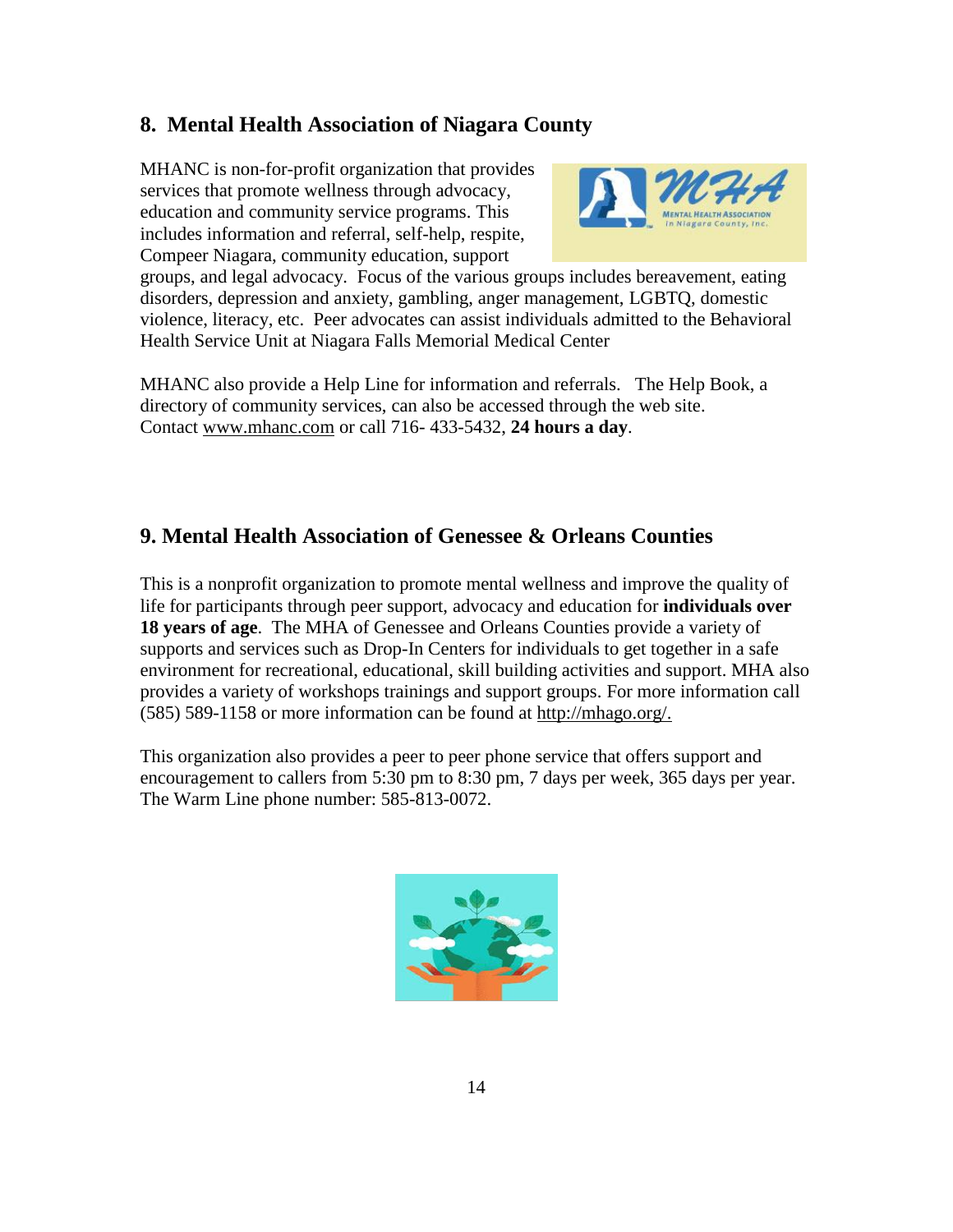#### **10. NY Connects**

NY Connects provides free and unbiased information about long term services and supports in New York State for people of all ages or with any type of disability. Long term services and supports include medical and non-medical services a person needs to improve or maintain health and independence. These services can be provided in the individual's home or other community-based settings.

Niagara County NY Connects: Email: nyconnects@niagaracounty.com Telephone: (716) 438-3030

Orleans County NY Connects Telephone: (585) 589-3191

#### **11. Niagara County Children's Single Point of ACCESS (CSPOA)**

CSPOA assists Niagara County's youth with serious emotional disabilities and are at risk; to supports and services so they are able to maintain in their communities. CSPOA staff will develop strategies for youth based on their strengths. Recommendations are provided to the families for appropriate services. Parents or service providers can refer a child. This program is for ages 5 through 20 years old.

For more information call Niagara County CSPOA Practitioner: 716-438-3071

Orleans County CSPOA: Call Orleans County Mental Health- 585-589-7066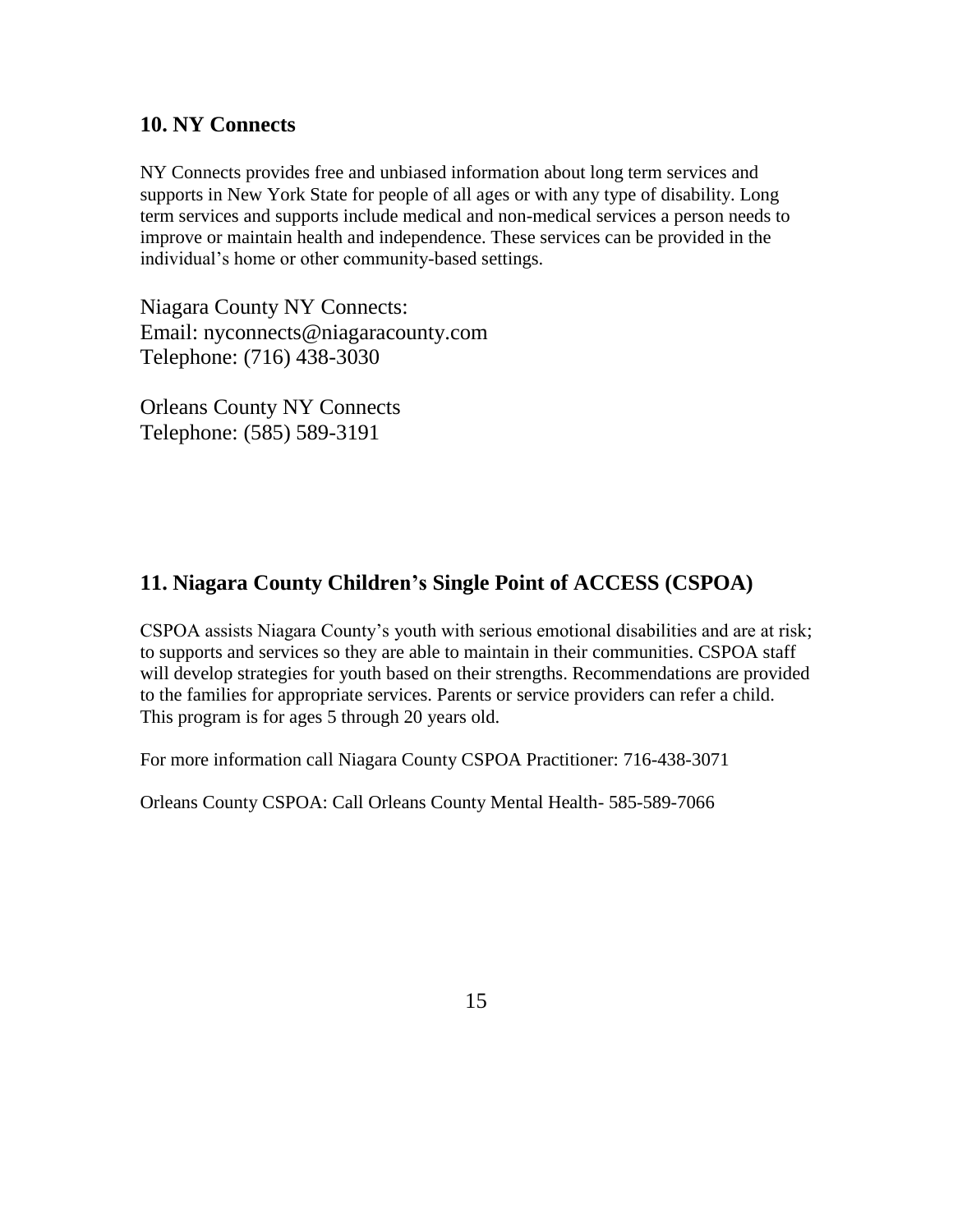#### **12. OPWDD**

The NYS Office for Persons with a Developmental Disability (OPWDD) can offer a broad range of services and supports to individuals with an intellectual/developmental disability (I/DD). Services and supports can include assistance with living in the community, care coordination, family supports, employment training, residential and day services. A wealth of information is available on their website at <http://www.opwdd.ny.gov/> .

OPWDD offers programs for younger children through adulthood. It is important for I/DD students to be linked with OPWDD services before they exit school. OPWDD programs need a Care Coordinator referral, and eligibility must be approved first.

People new to the OPWDD system can start the eligibility process by contacting the Front Door liaisons through OPWDD.

**Front Door** (WNY area): 800-487-6310

#### **13. Parent Network of WNY**

Parent Network is a not-for-profit agency that provides education and is a great source for families of individuals with special needs (birth through adulthood) and for professionals. Their website also contains links to newsletters, a recreation directory for individuals with special needs and support group information as well. They also provide workshop series and transition resources. The majority of staff members are parents of children with special needs which provide a unique perspective.



Parent Network also has a Behavior Support and Advocacy Program for families residing in all WNY counties. This program is for all school-aged youth living at home who are eligible for OPWDD services.

The office is located at 1000 Main St., Buffalo 14202, 716-332-4170 or toll free 866- 277-4762. Visit [www.parentnetworkwny.org](http://www.parentnetworkwny.org/) for more information or to sign up for their newsletter and check out their numerous resources.

#### **14. Parent to Parent of New York State**



This is a place where families of individuals with developmental disabilities and special health care needs and the professionals who serve them can meet and share information. Log onto [www.parenttoparentnys.org.](http://www.parenttoparentnys.org/) The local office is located in West Seneca, 1-516-406-8617.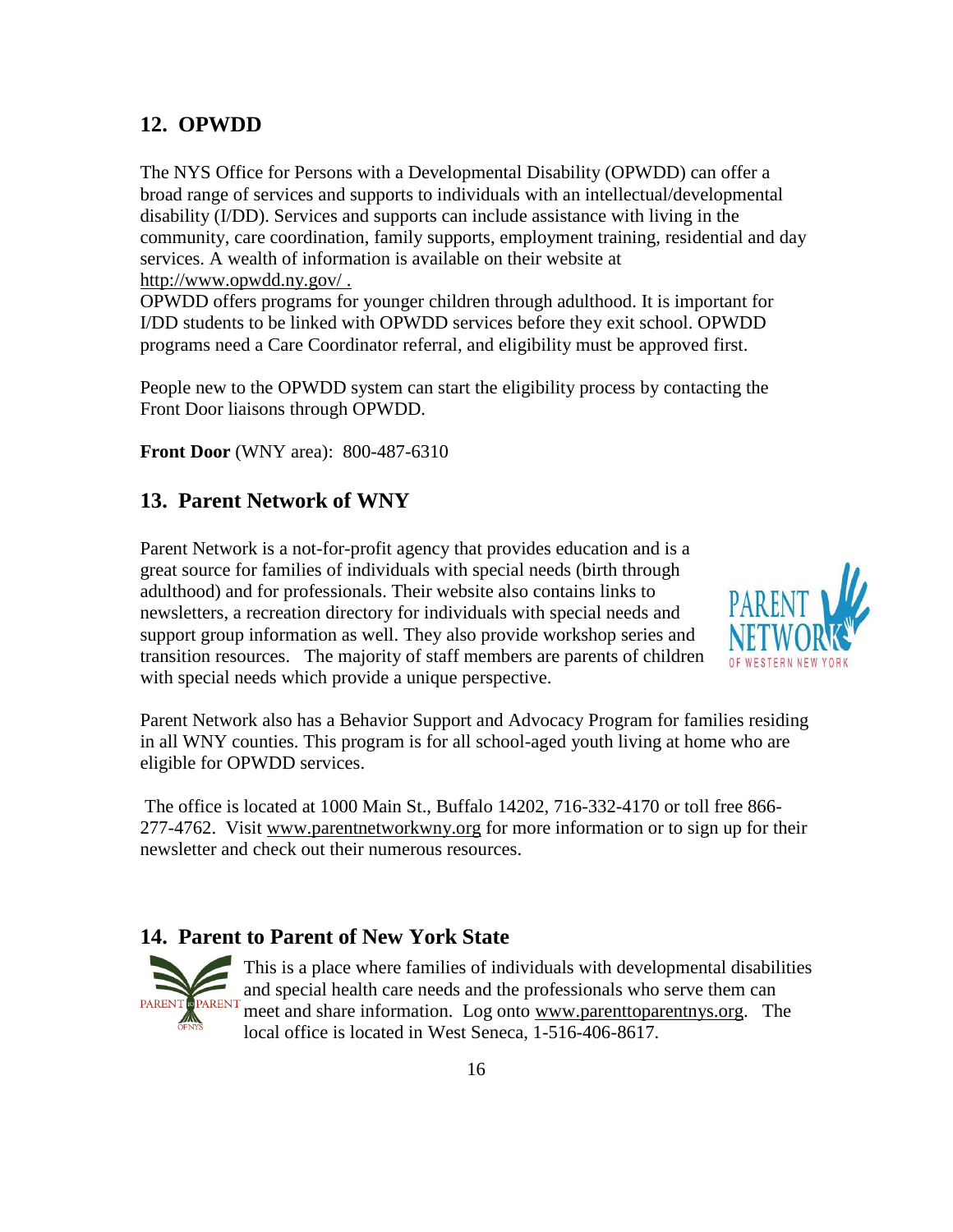Parent to Parent of New York State has a **Parent Matching Program** that matches parents, upon request, with a trained Support Parent who also has a child with a similar disability, chronic illness, health care concern, or to help with parenting issues. This provides the opportunity to connect one-to-one with someone who has "been there". You can request a match through the website or contact the regional office at 1-800-305-8813.

Parent to Parent also has a **Medically Fragile Families Network E-mail List**. The purpose of this group is to disseminate and share information regarding children who have complex medical needs, are considered medically fragile, and require skilled nursing care. This e-group is a place where parents can connect and support each other by posting questions, sharing resources, comments and stories. It is interactive and parents are able to receive feedback from other parents across New York State.

For information on joining the Medically Fragile Families Network e-group, refer to <http://www.parenttoparentnys.org/index.php/site/form-email-list-mffn>

#### **15. University at Buffalo Center for Assistive Technology**

UB for Assistive Technology promotes independence in the lives of individuals with disabilities of all ages by utilizing assistive technology. They assist individuals through education and training to improve everyday abilities. Their services can be beneficial within education, employment, and community living. For more information call 716-836-1350 or email [ksnaus@buffalo.edu](mailto:ksnaus@buffalo.edu)

#### **16. Western New York 211**

**Western New York 211**, Inc. provides information on health and human service programs available in Western New York including Erie, Niagara and Orleans Counties. The service is available 24 hours a day/7 days a week. This simple 3 digit number connects people to services such as: basic human needs resources, health and wellness, mental health resources, support for persons with disabilities, substance abuse and legal services.



Simply dial **2-1-1 or 1-888-696-9211, 24 hours per day** to speak with a trained information and referral specialist who can identify services in the community that can provide help or log onto [www.211wny.org.](http://www.211wny.org/)

**WNY 2-1-1** can be reached through text Monday through Friday, 8:30 am- 3:30 pm. Text your zip code to 898-211.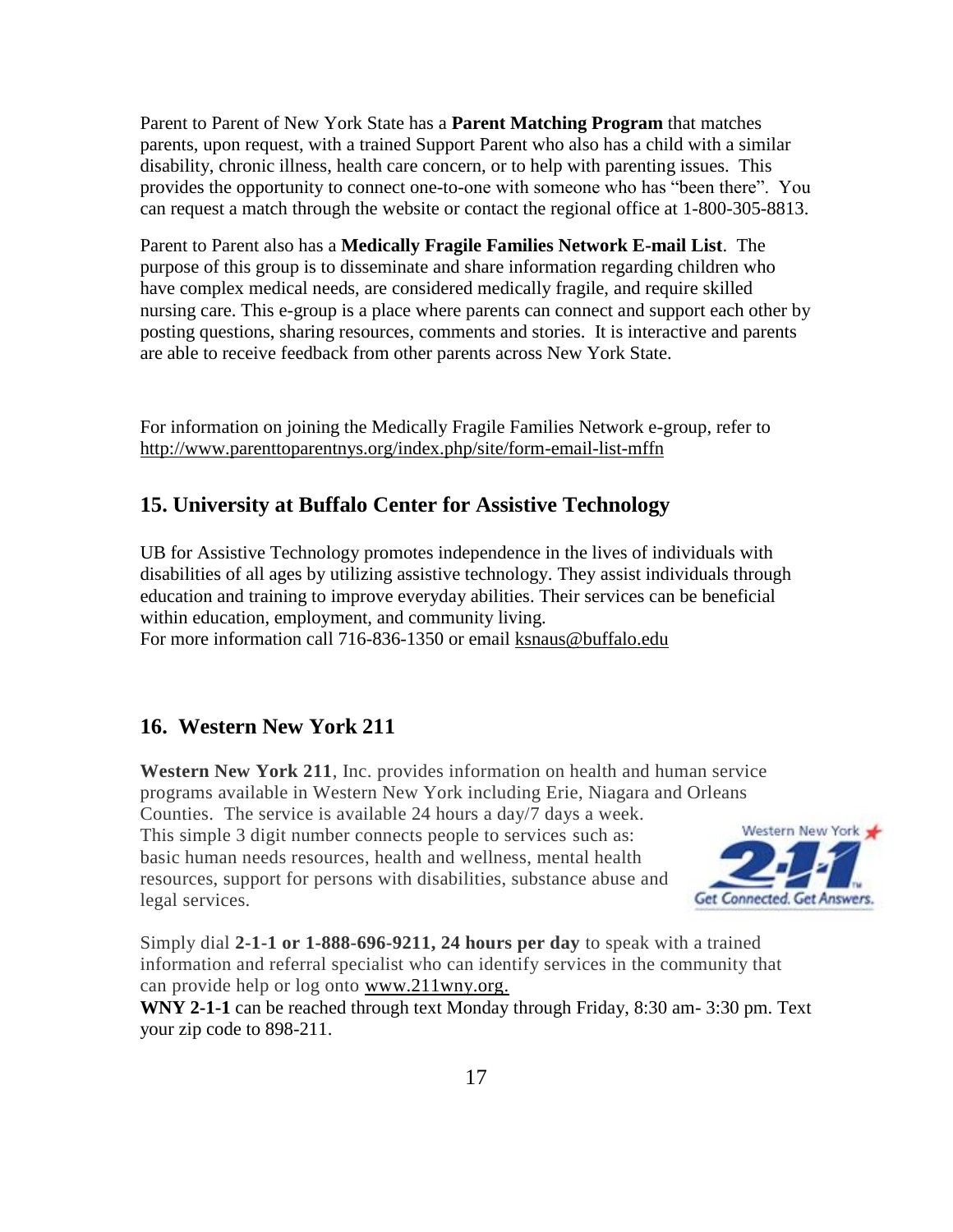#### **17. WNY Independent Living Inc (WNYIL)**

WNYIL has a variety of programs and services available to enhance the quality of life for persons with disabilities and promoting choices and alternatives for independent living in our society. For more information:<http://www.wnyil.org/>

Independent Living for Niagara County: 716-284-4131 Independent Living of the Genessee Region: 585-815-8501 ext 400

#### **18. Yellow Pages for Kids with Disabilities**

#### **[www.yellowpagesforkids.com](http://www.yellowpagesforkids.com/)**

Find educational consultants, psychologists, educational diagnosticians, health care providers, academic therapists, tutors, speech language therapists, occupational therapists, coaches, advocates and attorneys for children with disabilities on the Yellow Pages for Kids for your state.